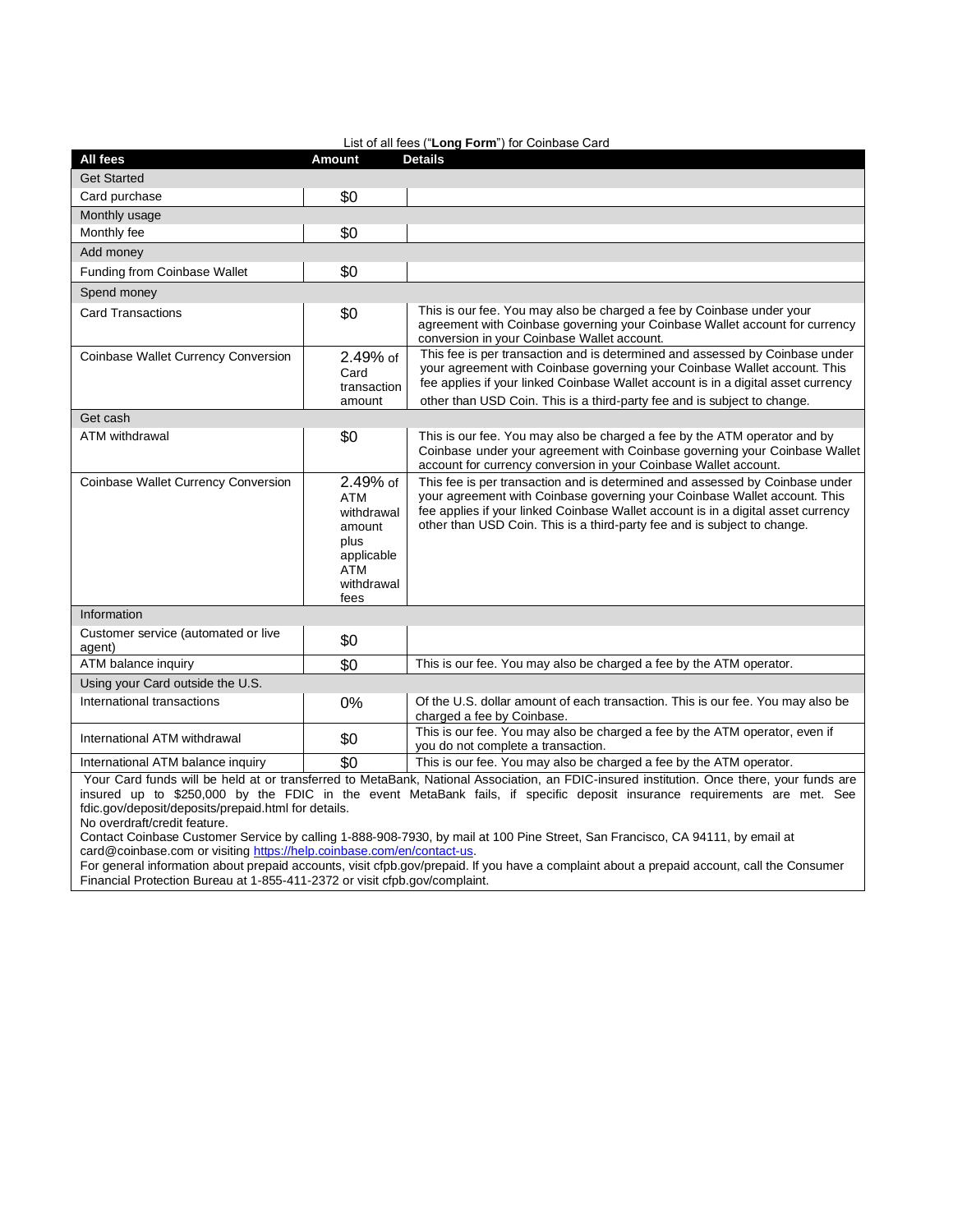# **Coinbase Card Cardholder Agreement**

**CUSTOMER SERVICE CONTACT INFORMATION:**

| Address:<br><b>Website:</b> | 100 Pine Street, San Francisco, CA 94111                     |
|-----------------------------|--------------------------------------------------------------|
| <b>Support Email:</b>       | https://help.coinbase.com/en/contact-us<br>card@coinbase.com |
| <b>Phone Number:</b>        | 1-888-908-7930                                               |

## **IMPORTANT NOTICES:**

- (1) PLEASE READ CAREFULLY. THIS AGREEMENT CONTAINS AN ARBITRATION CLAUSE REQUIRING ALL CLAIMS TO BE RESOLVED BY WAY OF BINDING ARBITRATION.
- (2) ALWAYS KNOW THE EXACT DOLLAR AMOUNT AVAILABLE IN YOUR COINBASE WALLET TO BE TRANSFERRED TO THE CARD FOR PURCHASE TRANSACTIONS AND ATM WITHDRAWALS. MERCHANTS MAY NOT HAVE ACCESS TO DETERMINE THE CARD BALANCE.
- (3) BY ACCEPTING, SIGNING, OR USING THIS CARD, YOU AGREE TO BE BOUND BY THE TERMS AND CONDITIONS CONTAINED IN THIS AGREEMENT.
- (4) BY USING THIS CARD, YOU ARE ALSO AGREEING TO METABANK'S PRIVACY POLICY (ATTACHED). PROGRAM MANAGERS MAY HAVE DIFFERENT PRIVACY PRACTICES, SO IT IS IMPORTANT YOU REVIEW THEIR POLICY AS WELL, IF APPLICABLE.

This Cardholder Agreement ("Agreement") sets forth the terms and conditions under which the Coinbase Card ("Card") has been issued to you by MetaBank®, National Association. "You" and "your" means the person or persons who have received and are authorized to use the Card as provided for in this Agreement. "We," "us," and "our" mean collectively, MetaBank, a federally chartered bank, member FDIC, and its divisions or assignees, and also includes, unless otherwise indicated, our Program Manager. "Program Manager" refers to Marqeta, Inc, who performs certain services related to your Card on MetaBank's behalf. "Coinbase" refers to Coinbase Inc. "Coinbase App" means the mobile application made available to you by us or our service provider through which you may obtain information regarding, and otherwise manage, your Card account and your Coinbase Wallet. Message and data charges may apply from your wireless service provider when using the Mobile App. The Card is nontransferable, and it may be canceled at any time without prior notice subject to applicable law. Please read this Agreement carefully and keep it for future reference. Your full schedule of fees imposed by MetaBank, otherwise known as the "Long Form," is attached to and considered part of this Agreement.

# **1. ABOUT YOUR CARD**

Your Card is a prepaid card, which allows you to access funds loaded to your Card account. You should treat your Card with the same care as you would treat cash. We encourage you to sign your Card when you receive it. This Card is intended for personal, family, or household use and not intended for business purposes. Your Card account does not constitute a checking or savings account. The Card is not a gift card, nor is it intended to be used for gifting purposes. The Card is not a credit card. You will not receive any interest on the funds in your Card account. We may close your Card or refuse to process any transaction that we believe may violate the terms of this Agreement or represents illegal or fraudulent activity. You are responsible for notifying us immediately upon any change to your address, phone number, or email address. If your address changes to a non-US address, we may cancel your Card and return funds to you in accordance with this Agreement.

Your Card account includes access to a linked Coinbase Wallet account at Coinbase (the "**Coinbase Wallet**"). Separate terms and conditions apply to the Coinbase Wallet.

**Virtual Card:** You may obtain a virtual Card through the Coinbase App. A virtual Card is an online representation of the Card that you may use to purchase or lease goods or services or make payments by telephone or online, without presenting your physical Card. The virtual card provides another way for you to make purchases with the Card account and the terms of this Agreement continue to apply to any transactions made using a virtual Card. You must first activate your Card with us before you can request a virtual Card.

# **2. VERIFYING YOUR CARD**

**Important information for opening a Card account:** To help the federal government fight the funding of terrorism and money laundering activities, the USA PATRIOT Act requires all financial institutions and their third parties to obtain, verify, and record information that identifies each person who opens a Card.

**What this means for you:** When you request a Card, we will ask for your name, street address, date of birth, and other information that will allow us to identify you. We may also ask to see a copy of your driver's license or other documents at any time.

**Eligibility and Activation:** To be eligible to use and activate the Card, you represent and warrant to us that: (i) you are at least 18 years of age; (ii) you are a citizen or permanent resident of the United States; (iii) the personal information that you have provided to us is true, correct and complete; and (iv) you have read this Agreement and agree to be bound by and comply with its terms.

# **3. UNAUTHORIZED TRANSACTIONS**

#### **a. Contact in Event of Unauthorized Transfer**

If you believe your Card has been lost or stolen, call or write Customer Service IMMEDIATELY at the contact information found at the beginning of this Agreement.

# **b. Your Liability for Unauthorized Transactions**

Tell us AT ONCE if you believe your Card has been lost or stolen, or if you believe that an electronic fund transfer has been made without your permission. Calling Customer Service is the best way of keeping your possible losses down. You could lose all the money in your account. If you tell us within 2 business days after you learn of the loss or theft of your Card, you can lose no more than \$50 if someone used your Card without your permission. If you do NOT tell us within 2 business days after you learn of the loss or theft of your Card, and we can prove we could have stopped someone from using your Card without your permission if you had told us, you could lose as much as \$500.

Also, if your electronic history shows transfers that you did not make, including those made by your Card or other means, tell us at once. If you do not tell us within 60 days after the earlier of the date you electronically accessed your account (if the unauthorized transfer could be viewed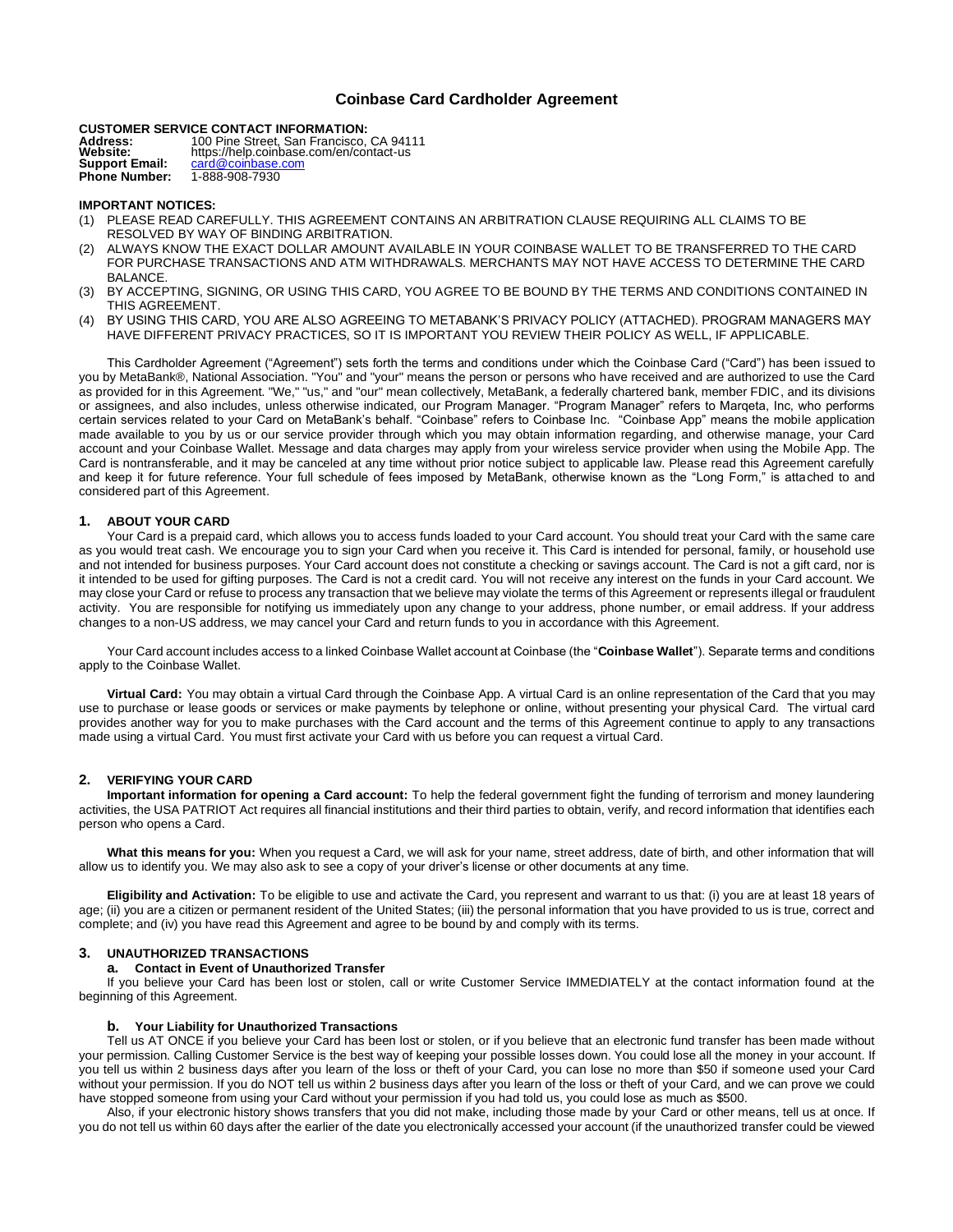in your electronic history), or the date we sent the FIRST written history on which the unauthorized transfer appeared, you may not get back any money you lost after the 60 days if we can prove that we could have stopped someone from taking the money if you had told us in time. If a good reason (such as a long trip or a hospital stay) kept you from telling us, we will extend the time periods.

## **Your Card may have some additional protections against unauthorized use:**

 Visa Zero Liability policy covers U.S.-issued Visa-branded Cards only and does not apply to ATM transactions, PIN transactions not processed by Visa, certain commercial card transactions, or unregistered cards. You must notify us promptly of any unauthorized use. For additional details visi[t www.visa.com/security.](http://www.visa.com/security)

## **c. Business Days**

For purposes of this Agreement, our business days are Monday through Friday, excluding Federal holidays. Customer Service hours may differ.

## **4. USING YOUR CARD**

## **a. Accessing and Loading Funds**

Each time you use your Card, you authorize us to reduce the value available on your Card by the amount of the transaction and applicable fees. If you use your Card number without presenting your Card (such as for an internet transaction, a mail order or a telephone purchase), the legal effect will be the same as if you used the Card itself. You may use your Card to purchase or lease goods or services wherever your Card is honored or withdraw cash from ATMs as long as you do not exceed the value available in your Card account.

**You CANNOT use your Card to:** (i) exchange your Card for its cash value; (ii) perform any illegal transactions; (iii) use the bank routing number and account number to make a debit transaction with any item processed as a check (these debits will be declined and your payment will not be processed); or (iv) make business-related transactions. In addition, YOU ARE NOT PERMITTED TO EXCEED THE AVAILABLE AMOUNT IN YOUR CARD ACCOUNT THROUGH AN INDIVIDUAL TRANSACTION OR A SERIES OF TRANSACTIONS. Nevertheless, if a transaction exceeds the balance of the funds available in your Card account, you will remain fully liable to us for the amount of the transaction and agree to pay us promptly for the negative balance. If your Card has a negative balance, any deposits will be used to offset the negative balance. We may also use any deposit or balance on another Card you have with us to offset a negative balance on this Card.

#### **Loading the Card account:** You may add funds to your Card, called "loading," by

- (1) **Account-to-Account Transfers with Purchase Transactions**. You may load your Card account by transferring funds in the value of U.S. dollars from your Coinbase Wallet balance when you initiate a purchase transaction with your Card. At the time you initiate a purchase transaction, you authorize us and Coinbase to load to the Card the amount of U.S. dollars from your Coinbase Wallet required to complete the purchase transaction and pay any applicable Card fees. If your Coinbase Wallet does not contain sufficient funds to<br>pay the purchase amount plus applicable Card fees, the transaction will be declined and no
- withdrawal amount plus any applicable Card fees will be withdrawn and transferred in the value of U.S. dollars from your Coinbase<br>Wallet balance to the Card account to complete the ATM withdrawal transaction. At the time y authorize us and Coinbase to withdraw and transfer to the Card account the amount of the ATM withdrawal and any applicable Card fees. If your Coinbase Wallet does not contain sufficient funds to pay the amount of the ATM withdrawal plus applicable Card fees, the transaction will be declined and no funds will be loaded to your Card account.
- (3) **Direct Deposits by ACH Transfers**. You may load your Card by Automated Clearing House ("ACH") transfers (including pre-authorized recurring transfers) to your Card account from another financial institution **("Direct Deposits"**). A Direct Deposit may include payroll, pension, state or federal payments (including Social Security benefits), from your employer or other originator. You authorize all Direct Deposits loaded to your Card account to be swept to your Coinbase Wallet immediately upon our receipt of such Direct Deposited funds. If we are required to return any Direct Deposit for any reason, you agree to pay us the amount of any returned item we previously credited to your Account, and you authorize us and Coinbase to debit your Coinbase Wallet for such amount. **The only federal payments that may be loaded to your Card via ACH credit are federal payments for the benefit of the primary cardholder. If you have questions about this requirement, please call Customer Service.**

All transfers of funds to and from the Card account shall be in U.S. dollars regardless of the type of currency in your linked Coinbase Wallet. Coinbase currency conversion fees may apply to transfers of funds to and from your linked Coinbase Wallet, and such fees shall reduce the Coinbase Wallet balance available to load to your Card account for purchase and ATM withdrawal transactions. See your Coinbase User Agreement for conversion fees and terms and conditions that apply to your Coinbase Wallet.

See the Limits table below for limitations on amount and frequency for different load methods. Each load may be subject to a fee as set out in the Long Form. We will reject any loads that exceed the maximum balance allowed on your Card. There are also maximum load restrictions we may place on your Card when aggregated with any other Cards you have. You agree to present your Card and meet identification requirements to complete load transactions as may be required from time to time. In the event of a conflict between the terms of this Agreement and the Coinbase User Agreement Terms governing your Coinbase Wallet, the terms of this Agreement shall control.

**Split Transactions**: If you do not have enough funds available in your Card account, you may be able to instruct the merchant to charge a part of the purchase to the Card and pay the remaining amount with another form of payment. These are called "split transactions." Some merchants do not allow cardholders to split transactions or will only allow you to do a split transaction if you pay the remaining amount in cash.

#### **b. Limits**

| Load, Withdrawal and Spend Limits*                        |                                                                                                                                                                 |  |  |
|-----------------------------------------------------------|-----------------------------------------------------------------------------------------------------------------------------------------------------------------|--|--|
| <b>Load Limitations</b>                                   | Limit                                                                                                                                                           |  |  |
| Maximum Card balance at any time                          | \$9.999.99                                                                                                                                                      |  |  |
| Total amount and number of times you can reload your Card | \$5,000 per twenty-four (24) hours. Two (2) times per twenty-four (24)<br>hours, four (4) times per seven (7) days and ten (10) times per thirty<br>$(30)$ days |  |  |
| Withdrawal Limitations                                    | Limit                                                                                                                                                           |  |  |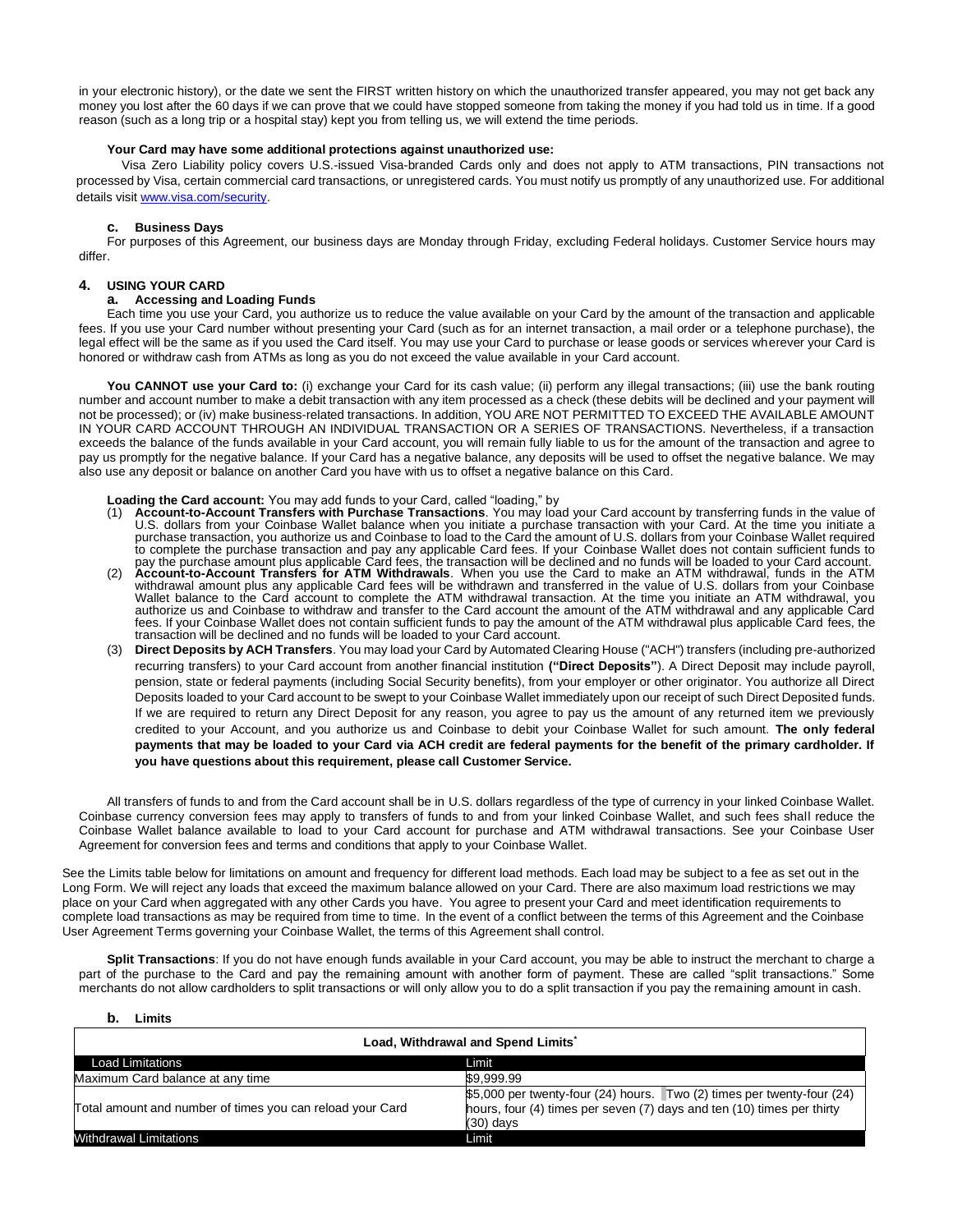Total number of ATM or over the counter cash withdrawals Three (3) cash withdrawals from each, and not more than six (6) times

|                                                                | per dav                                                           |
|----------------------------------------------------------------|-------------------------------------------------------------------|
| Maximum amount of ATM or over the counter cash withdrawal      | No more than \$1,000 per twenty-four (24) hours                   |
| Spend Limitations                                              | Limit                                                             |
| Maximum amount in Point of Sale Signature or Point of Sale PIN | \$2,500 Signature purchase, \$2,500 PIN purchase and no more than |
| Transactions                                                   | \$5,000 total per twenty-four (24) hours                          |
|                                                                |                                                                   |

\* Third parties may impose additional limitations.

## **c. Foreign Transactions**

If you obtain your funds (or make a purchase) in a currency or country other than the currency or country in which your Card was issued ("**Foreign Transaction**"), the amount deducted from your funds will be converted by the network or card association that processes the transaction into an amount in the currency of your Card. The rate they choose is either: (i) selected from the range of rates available in wholesale currency markets (which may vary from the rate the association itself receives), or (ii) the government-mandated rate in effect for the applicable central processing date. The conversion rate selected by the network is independent of any fee that we charge as compensation for our services. You will be charged a fee for Foreign Transactions in U.S. dollars as disclosed in the Long Form. If the Foreign Transaction results in a credit due to a return, we will not refund any fee that may have been charged on your original purchase.

# **5. CONFIDENTIALITY**

We may disclose information to third parties about your Card account or the transactions you make:

- (1) Where it is necessary for completing transactions;
- (2) In order to verify the existence and condition of your Card account for a third party, such as merchant;
- (3) In order to comply with government agency or court orders, or other legal reporting requirements;
- (4) If you give us your written permission;
- (5) To our employees, auditors, affiliates, service providers, or attorneys as needed; or
- (6) As otherwise necessary to fulfill our obligations under this Agreement.

# **6. DOCUMENTATION**

**a. Receipts**

You may be able to get a receipt at the time you make any transfer to or from your account using an ATM or point-of-sale terminals. You may need a receipt in order to verify a transaction with us or the merchant.

## **b. Account History and Balance**

You may obtain information about your Card balance and Coinbase Wallet balance by calling Customer Service. This information, along with a 12–month history of Card account transactions, is also available in the Coinbase App or the Coinbase Card Website mentioned above. You also have the right to obtain at least 24 months of written history of Card account transactions by calling or by writing Customer

Service. You will not be charged a fee for this information unless you request it more than once per month.

# **7. TRANSACTIONS AND PREAUTHORIZED TRANSFERS**

## **a. Right to stop payment and procedure for doing so**

If you have told us in advance to make regular payments out of your Card account, you can stop any of these payments. Call or write to Customer Service with the contact information located at the beginning of this Agreement in time for us to receive your request three business days or more before the payment is scheduled to be made. If you call, we may also require you to put your request in writing and get it to us within 14 days after you call.

# **b. Notice of varying amounts**

If these regular payments vary in amount, the person you are paying should tell you, at least 10 days before each payment, when it will be made and how much it will be.

#### **c. Liability for failure to stop payment of preauthorized transfer**

If you order us to stop one of these payments three business days or more before the transfer is scheduled, and we do not do so, we will be liable for your losses or damages.

#### **d. Our liability for failure to complete transactions**

If we do not complete a transaction to or from your Card account on time or in the correct amount according to our Agreement with you, we will be liable for your losses and damages proximately caused by us. However, there are some exceptions. We will not be liable, for instance:<br>(1) If, through no fault of ours, you do not have enough funds available in your

- (1) If, through no fault of ours, you do not have enough funds available in your Card account to complete the transaction;<br>(2) If a merchant refuses to accept your Card;
- 
- $(3)$  If an ATM where you are making a cash withdrawal does not have enough cash;<br>(4) If an electronic terminal where you are making a transaction does not operate pro If an electronic terminal where you are making a transaction does not operate properly and you knew about the problem when you initiated the transaction;
- 
- (5) If access to your Card has been blocked after you reported your Card or PIN lost or stolen;<br>(6) If there is a hold or your funds are subject to legal process or other encumbrance restricting their use;<br>(7) If we have r
- 
- (8) If circumstances beyond our control (such as fire, flood or computer or communication failure) prevent the completion of the
- transaction, despite reasonable precautions that we have taken; or
- (9) For any other exception stated in our Agreement with you.

# **e. ATM Fees**

When you use an ATM not owned by us, you may be charged a fee by the ATM operator (and you may be charged a fee for a balance inquiry even if you do not complete a funds transfer).

#### **Authorization Holds**

With certain types of purchases (such as those made at restaurants, hotels, or similar purchases), your Card may be "preauthorized" for an amount greater than the transaction amount to cover gratuity or incidental expenses, and the preauthorization amount will be transferred from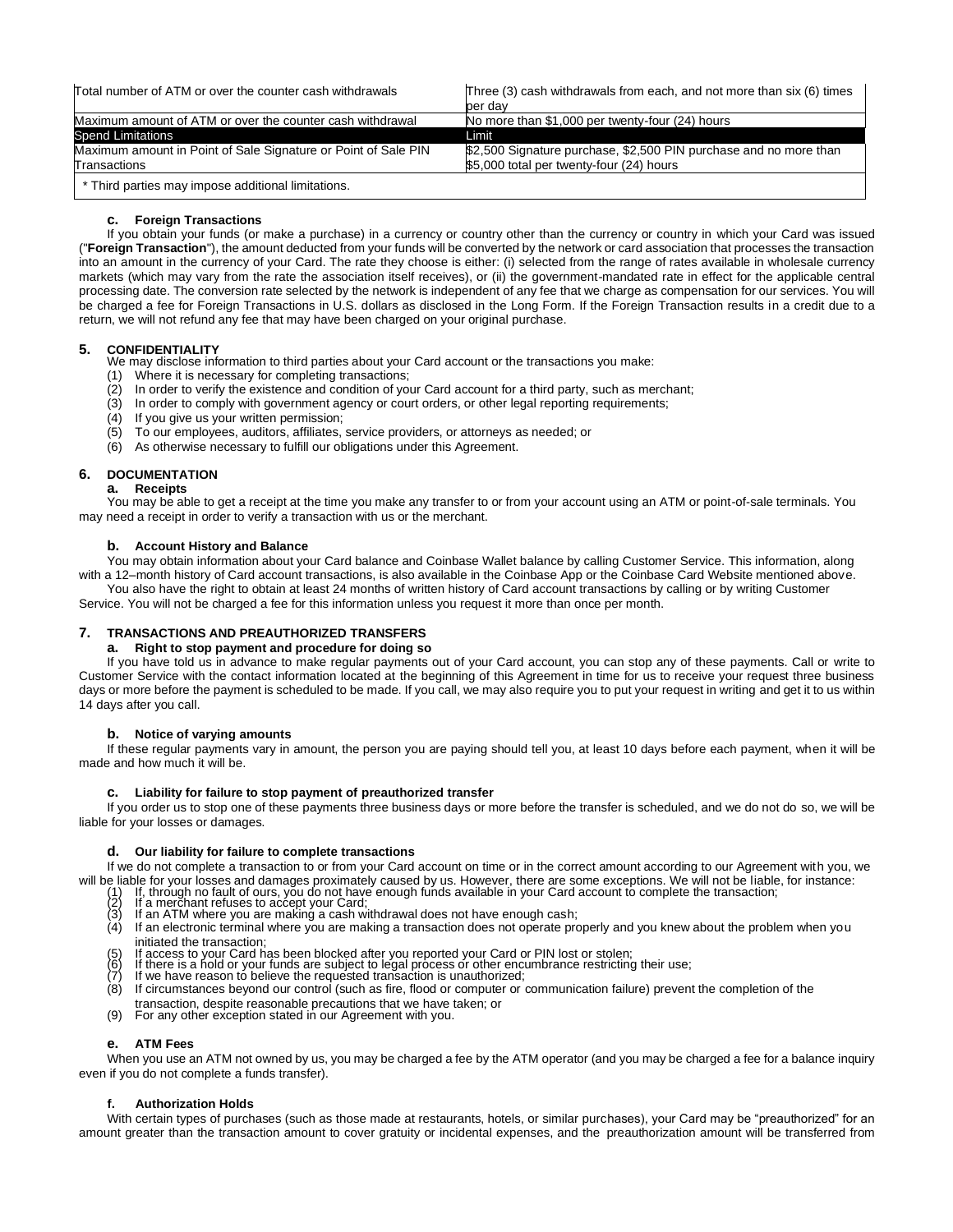your Coinbase Wallet to the Card account. Any preauthorization amount will place a "hold" on your available funds until the merchant sends us the final payment amount of your purchase. Once the final payment amount is received, the preauthorization amount on hold will be removed, and we will transfer any amount in excess of the final payment amount to your Coinbase Wallet, and you authorize us to do so. During this time, you will not have access to preauthorized amounts. If you authorize a transaction and then fail to make a purchase of that item as planned, the approval may result in a hold for that amount of funds.

# **8. ERROR RESOLUTION PROCEDURES**

**In Case of Errors or Questions about Your Prepaid Account:** Call or write Customer service at the Phone Number, Address, or Website mentioned above as soon as you can, if you think an error has occurred in your prepaid account. We must allow you to report an error until 60 days after the earlier of the date you electronically access your account, if the error could be viewed in your electronic history, or the date we sent the FIRST written history on which the error appeared. In any case, we may limit our investigation of any alleged error that you do not report to us within 120 days of the posted transaction. You may request a written history of your transactions at any time by calling or writing Customer Service. You will need to tell us:

- Your name and prepaid account or Card number.
- 
- 

(2) Why you believe there is an error, and the dollar amount involved.<br>(3) Approximately when the error took place as in error or to the dollar amount involved.<br>If you tell us orally, we may require that you send us your c

For errors involving new accounts, point-of-sale, or foreign-initiated transactions, we may take up to 90 days to investigate your complaint or question. For new accounts, we may take up to 20 business days to credit your account for the amount you think is in error.

We will tell you the results within three business days after completing our investigation. If we decide that there was no error, we will send you a written explanation. You may ask for copies of the documents that we used in our investigation. If you need more information about our error-resolution procedures, call Customer Service or visit our Website mentioned above.

#### **9. ADDITIONAL TERMS OF THE AGREEMENT**

## **a. Personal Identification Number ("PIN")**

You will receive instructions to set a Personalized Identification Number ("**PIN**") when you activate your Card. You should not write or keep your PIN with your Card. Never share your PIN with anyone and do not enter your PIN into any terminal that appears to be modified or suspicious. If you believe that anyone has gained unauthorized access to your PIN, you should contact Customer Service immediately.

#### **b. Returns and Refunds**

If you are entitled to a refund for any reason for goods or services obtained with your Card, the return and refund will be handled by the merchant. If the merchant credits your Card, the credit may not be immediately available. While merchant refunds post as soon as they are received, please note that we have no control over when a merchant sends a credit transaction and the refund may not be available for a number of days after the date the refund transaction occurs. Immediately upon our receipt of the refund we will transfer the refund amount to your Coinbase Wallet, and you authorize us to do so. We are not responsible for the quality, safety, legality, or any other aspect of any goods or services you purchase with your Card. Any chargebacks or other amounts credited to the Card account will be immediately transferred to your Coinbase Wallet, and you authorize us to do so.

## **c. Card Replacement and Expiration**

If you need to replace your Card for any reason, please contact Customer Service. See Long Form for applicable fees. Please note that your Card has a "Valid Thru" date on the front of the Card. You may not use the Card after the "Valid Thru" date on the front of your Card. However, even if the "Valid Thru" date has passed, the available funds on your Card do not expire. You will not be charged a fee for replacement cards that we send due to expiration of the Card.

#### **d. Authorized Users**

If you allow another person to use the Card, you will be responsible under this Agreement for all transactions made by that person, regardless of whether you intended to be responsible for all of them, as well as all associated fees and charges, even if any of those transactions, fees or charges caused your balance to go negative.

#### **e. Communications**

You agree that we may monitor and record any calls or other communications between us and you. You also agree that we or our service providers may contact you with any contact information you provide to us, including cellular and wireless phone numbers, landline numbers, and email addresses. You also agree that we or our service providers may contact you by using an automated dialing or email system, by text, or artificial or recorded voice. You agree to pay any service charges assessed by your plan provider for communications we send or make to you or that you send or make to us.

#### **10. LEGAL NOTICES**

#### **a. English Language Controls**

Translations of this Agreement that may have been provided are for your convenience only and may not accurately reflect the original English meaning. The meanings of terms, conditions, and representations herein are subject to definitions and interpretations in the English language.

#### **b. Account Closure**

You may close your Card at any time by contacting Customer Service. Your request for Card closure will not affect any of our rights or your obligations arising under this Agreement prior to the request. Should your Card account be closed, we will issue you a credit for any unpaid balances, subject to fees as disclosed in the Long Form. We reserve the right to close your Card account should you complete or attempt to complete any of the prohibited actions in this Agreement.

#### **c. Assignability**

You may not assign or transfer your Card or your obligations under this Agreement. We may, however, transfer or assign our rights under this Agreement, including any balances in your Card account. If we assign our rights, you will get a notification from us.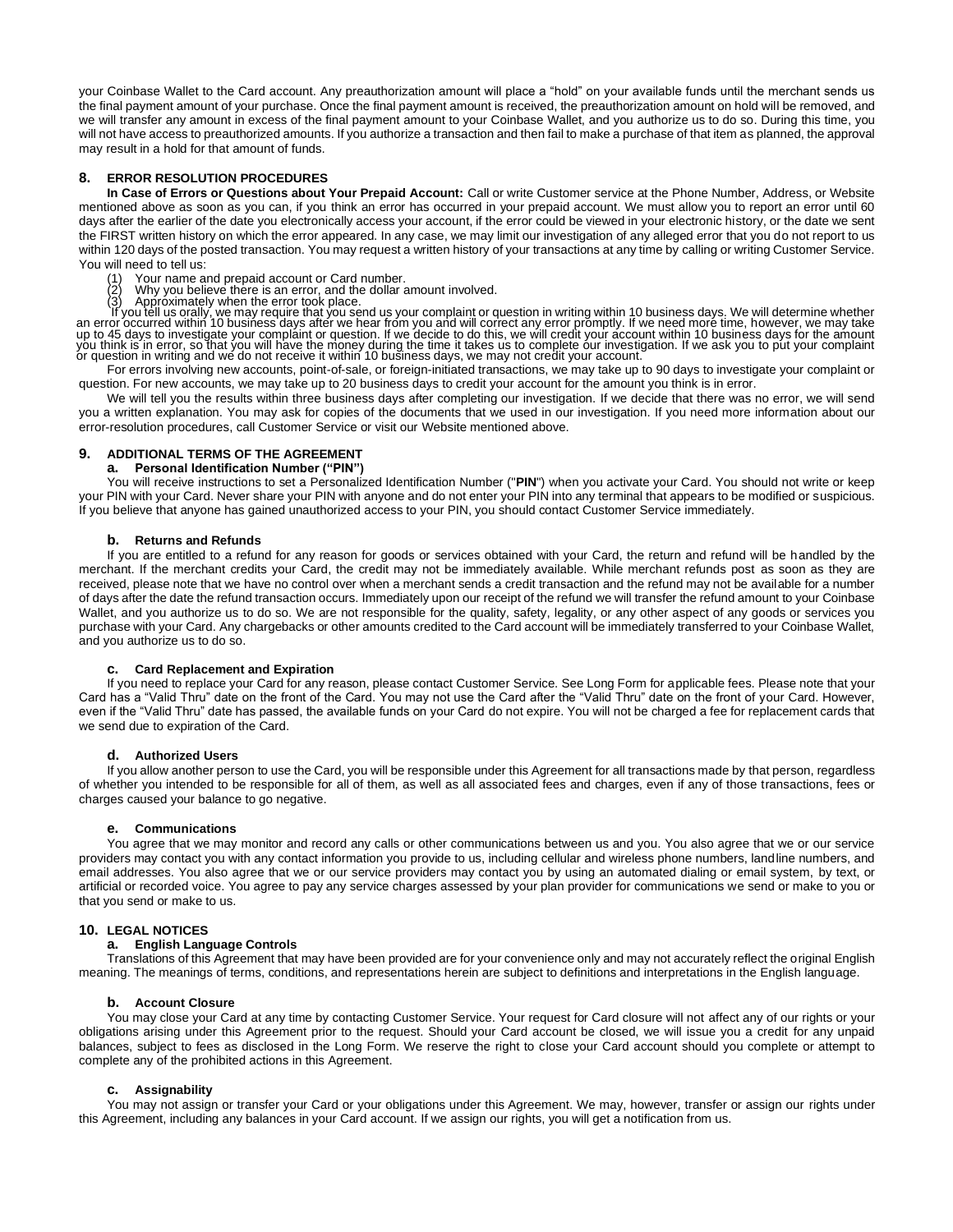## **d. Legal Process**

Regardless of where or how we are served, we will comply with any state or federal legal process, including, without limitation, any writ of attachment, adverse claim, execution, garnishment, tax levy, restraining order, subpoena or warrant we believe to be valid relating to you or your Card. You agree that we will honor legal process that is served personally, by mail, or by facsimile transmission at any of our offices (including locations other than where the funds, records or property sought is held), even if the law requires personal delivery at the office where your Card account records are maintained. You agree that we will have no liability to you for honoring any such legal process. You also agree that we will have no obligation to assert on your behalf any applicable exemptions to execution or attachment under any applicable state or federal law. We will enforce a right of security interest against any of your Card accounts in order to reimburse us for our fees and expenses, including attorneys' fees, court costs and expenses, in complying with legal process. We may refuse to permit withdrawals or transfers from your account until such legal process is satisfied or dismissed, even if such action results in insufficient funds to satisfy an obligation you may have incurred. We may deduct such expenses from your Card account or any other account you may have with us without prior notice to you, or we may bill you directly for such expenses and fees. You agree to release and indemnify, defend and hold us harmless from all actions, claims, liabilities, losses, costs and damages including, without limitation, attorneys' fees, associated with our compliance with any legal process. When we receive an order instructing us to restrict access to funds in a Card account, we may remove the funds from the account and maintain them separately.

**e. Other Terms**

You will be notified of any change to this Agreement in the manner required by applicable law prior to the effective date of the change. However, if the change is made for security purposes, we can implement such change without prior notice. We do not waive our rights by delaying or failing to exercise them at any time (for example, assessing a fee less than described, or not all, for any reason does not waive our right to begin charging the fee as set forth in this Agreement without notice). If any provision of this Agreement is determined to be invalid or unenforceable under any rule, law, or regulation of any governmental agency, local, state, or federal, the validity or enforceability of any other provision of this Agreement will not be affected. This Agreement will be governed by the law of the state of South Dakota except to the extent governed by federal law. Should your Card have a remaining balance after a certain period of inactivity, we may be required to remit the remaining funds to the appropriate state agency.

## **11. JURY TRIAL WAIVER**

**YOU AND WE ACKNOWLEDGE THAT THE RIGHT TO TRIAL BY JURY IS A CONSTITUTIONAL RIGHT BUT MAY BE WAIVED IN CERTAIN CIRCUMSTANCES. TO THE EXTENT PERMITTED BY LAW, YOU AND WE KNOWINGLY AND VOLUNTARILY WAIVE ANY RIGHT TO TRIAL BY JURY IN THE EVENT OF LITIGATION ARISING OUT OF OR RELATED TO THIS AGREEMENT. THIS JURY TRIAL WAIVER WILL NOT AFFECT OR BE INTERPRETED AS MODIFYING IN ANY FASHION THE ARBITRATION CLAUSE SET FORTH IN THE FOLLOWING SECTION, WHICH CONTAINS ITS OWN JURY TRIAL WAIVER.**

#### **12. ARBITRATION CLAUSE**

We have put this Arbitration Clause in question and answer form to make it easier to follow. However, this Arbitration Clause is part of this Agreement and is legally binding. For purposes of this section, our "**Notice Address"** is: MetaBank, N.A., Attn: Customer Service, 5501 S Broadband Ln, Sioux Falls, SD 57108.

| <b>Background and Scope.</b>                           |                                                                                  |                                                                                                                                                                                                                                                                                                                                                                                                                                                                                                                                                                                                                                                                                                  |
|--------------------------------------------------------|----------------------------------------------------------------------------------|--------------------------------------------------------------------------------------------------------------------------------------------------------------------------------------------------------------------------------------------------------------------------------------------------------------------------------------------------------------------------------------------------------------------------------------------------------------------------------------------------------------------------------------------------------------------------------------------------------------------------------------------------------------------------------------------------|
| Question                                               | <b>Short Answer</b>                                                              | <b>Further Detail</b>                                                                                                                                                                                                                                                                                                                                                                                                                                                                                                                                                                                                                                                                            |
| What is arbitration?                                   | An alternative to<br>court                                                       | In arbitration, a third-party arbitrator ("Arbitrator") solves Disputes in an informal hearing.                                                                                                                                                                                                                                                                                                                                                                                                                                                                                                                                                                                                  |
| Is it different from<br>court and jury trials?         | Yes                                                                              | The hearing is private. There is no jury. It is usually less formal, faster and less expensive than a<br>lawsuit. Pre-hearing fact finding is limited. Appeals are limited. Courts rarely overturn arbitration<br>awards.                                                                                                                                                                                                                                                                                                                                                                                                                                                                        |
| Can you opt-out of<br>this Arbitration<br>Clause?      | Yes, within 60<br>days                                                           | If you do not want this Arbitration Clause to apply, you must send us a signed notice within 60<br>calendar days after you purchase the Card. You must send the notice in writing (and not<br>electronically) to our Notice Address. Provide your name, address and Card number. State that you "opt out" of the Arbitration Clause.                                                                                                                                                                                                                                                                                                                                                             |
| What is this<br><b>Arbitration Clause</b><br>about?    | The parties'<br>agreement to<br>arbitrate<br><b>Disputes</b>                     | Unless prohibited by applicable law and unless you opt out, you and we agree that you or we<br>may elect to arbitrate or require arbitration of any "Dispute" as defined below.                                                                                                                                                                                                                                                                                                                                                                                                                                                                                                                  |
| Who does the<br><b>Arbitration Clause</b><br>cover?    | You, us and<br>certain "Related<br>Parties"                                      | This Arbitration Clause governs you and us. It also covers certain "Related Parties": (1) our<br>parents, subsidiaries and affiliates; (2) our employees, directors, officers, shareholders, members<br>and representatives; and (3) any person or company that is involved in a Dispute you pursue at the same time you pursue a related Dispute with us.                                                                                                                                                                                                                                                                                                                                       |
| What Disputes does<br>the Arbitration<br>Clause cover? | All Disputes<br>(except certain<br>Disputes about<br>this Arbitration<br>Clause) | This Arbitration Clause governs all "Disputes" that would usually be decided in court and are<br>between us (or any Related Party) and you. In this Arbitration Clause, the word "Disputes" has<br>the broadest reasonable meaning. It includes all claims even indirectly related to your Card or this<br>Agreement. It includes claims related to the validity in general of this Agreement. However, it<br>does not include disputes about the validity, coverage or scope of this Arbitration Clause<br>or any part of this Arbitration Clause. (This includes a Dispute about the rule against class<br>arbitration.) All such disputes are for a court and not an Arbitrator to<br>decide. |